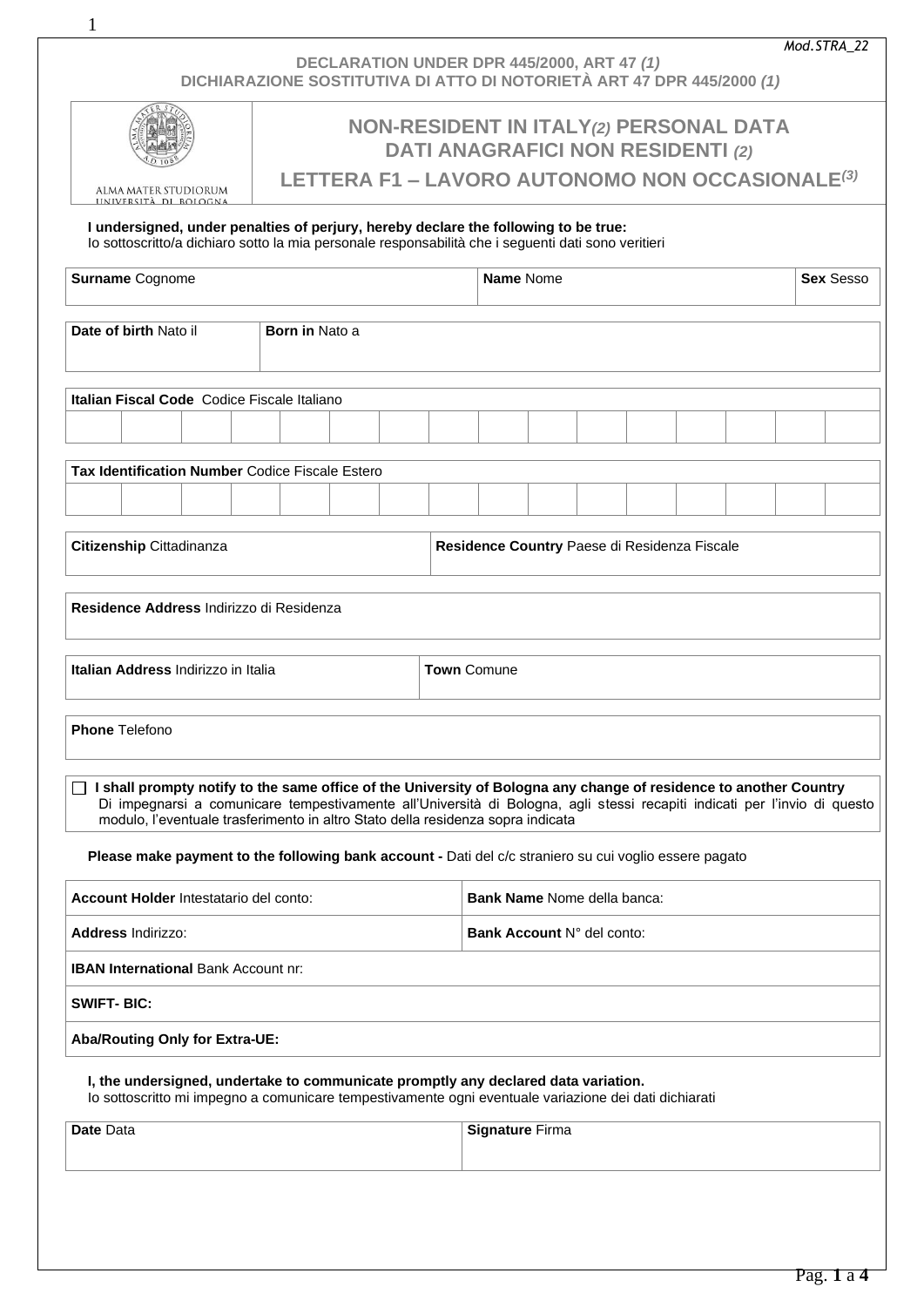| $\mathbf{1}$                                                                                           |                                                                                                                                                                                                                                                                                                                                                                                                                                                                                                                                                                                                                                                                                                                                                                                                                                                                                                                                                                                                                                                                        |  |  |  |  |  |  |
|--------------------------------------------------------------------------------------------------------|------------------------------------------------------------------------------------------------------------------------------------------------------------------------------------------------------------------------------------------------------------------------------------------------------------------------------------------------------------------------------------------------------------------------------------------------------------------------------------------------------------------------------------------------------------------------------------------------------------------------------------------------------------------------------------------------------------------------------------------------------------------------------------------------------------------------------------------------------------------------------------------------------------------------------------------------------------------------------------------------------------------------------------------------------------------------|--|--|--|--|--|--|
|                                                                                                        | Mod.STRA_22                                                                                                                                                                                                                                                                                                                                                                                                                                                                                                                                                                                                                                                                                                                                                                                                                                                                                                                                                                                                                                                            |  |  |  |  |  |  |
|                                                                                                        | NON-RESIDENTS PERSONAL DATA TO THE PURPOSE OF TAX                                                                                                                                                                                                                                                                                                                                                                                                                                                                                                                                                                                                                                                                                                                                                                                                                                                                                                                                                                                                                      |  |  |  |  |  |  |
|                                                                                                        | <b>AND SOCIAL SECURITY</b><br><b>DATI FISCALI E PREVIDENZIALI NON RESIDENTI</b>                                                                                                                                                                                                                                                                                                                                                                                                                                                                                                                                                                                                                                                                                                                                                                                                                                                                                                                                                                                        |  |  |  |  |  |  |
| ALMA MATER STUDIORUM                                                                                   | LETTERA F1 - LAVORO AUTONOMO NON OCCASIONALE (3)                                                                                                                                                                                                                                                                                                                                                                                                                                                                                                                                                                                                                                                                                                                                                                                                                                                                                                                                                                                                                       |  |  |  |  |  |  |
| UNIVERSITÀ DI BOLOGNA                                                                                  |                                                                                                                                                                                                                                                                                                                                                                                                                                                                                                                                                                                                                                                                                                                                                                                                                                                                                                                                                                                                                                                                        |  |  |  |  |  |  |
|                                                                                                        | I undersigned, under penalties of perjury, hereby declare the following to be true:<br>Dichiaro sotto la mia responsabilità che le seguenti informazioni sono vere:                                                                                                                                                                                                                                                                                                                                                                                                                                                                                                                                                                                                                                                                                                                                                                                                                                                                                                    |  |  |  |  |  |  |
|                                                                                                        | □ I am VAT subject Sono soggetto IVA - VAT identification number is N° Partita IVA _______________                                                                                                                                                                                                                                                                                                                                                                                                                                                                                                                                                                                                                                                                                                                                                                                                                                                                                                                                                                     |  |  |  |  |  |  |
| I'm not VAT subject Non sono soggetto IVA                                                              |                                                                                                                                                                                                                                                                                                                                                                                                                                                                                                                                                                                                                                                                                                                                                                                                                                                                                                                                                                                                                                                                        |  |  |  |  |  |  |
| The work carried out, or to be carried out                                                             |                                                                                                                                                                                                                                                                                                                                                                                                                                                                                                                                                                                                                                                                                                                                                                                                                                                                                                                                                                                                                                                                        |  |  |  |  |  |  |
|                                                                                                        | Il lavoro svolto o da svolgere rientra o non rientra nell'attività per la quale ho la Partita IVA                                                                                                                                                                                                                                                                                                                                                                                                                                                                                                                                                                                                                                                                                                                                                                                                                                                                                                                                                                      |  |  |  |  |  |  |
| $\Box$ Is included                                                                                     | $\Box$ Is not included                                                                                                                                                                                                                                                                                                                                                                                                                                                                                                                                                                                                                                                                                                                                                                                                                                                                                                                                                                                                                                                 |  |  |  |  |  |  |
|                                                                                                        | in the activity for which my VAT number has been registered.                                                                                                                                                                                                                                                                                                                                                                                                                                                                                                                                                                                                                                                                                                                                                                                                                                                                                                                                                                                                           |  |  |  |  |  |  |
| I do not have a permanent establishment in Italy Di non possedere una stabile organizzazione in Italia |                                                                                                                                                                                                                                                                                                                                                                                                                                                                                                                                                                                                                                                                                                                                                                                                                                                                                                                                                                                                                                                                        |  |  |  |  |  |  |
|                                                                                                        | Please tick one of the following options Barrare una delle seguenti opzioni                                                                                                                                                                                                                                                                                                                                                                                                                                                                                                                                                                                                                                                                                                                                                                                                                                                                                                                                                                                            |  |  |  |  |  |  |
|                                                                                                        | <b>I DO NOT REQUIRE the application of the Tax Treaty against double taxation</b>                                                                                                                                                                                                                                                                                                                                                                                                                                                                                                                                                                                                                                                                                                                                                                                                                                                                                                                                                                                      |  |  |  |  |  |  |
|                                                                                                        | I shall pay in Italy a flat tax-rate equivalent to 30% of my salary. The administration of the University of Bologna shall<br>forward a certificate assessing the payment of the due tax for the purposes of the income tax return in my Country<br>NON RICHIEDO l'applicazione della Convenzione internazionale contro le doppie imposizioni e accetto di pagare in Italia le<br>imposte nella misura del 30% del compenso. L'amministrazione dell'Università di Bologna invierà un certificato attestante<br>l'avvenuto pagamento delle imposte, che potrà essere esibito in sede di denuncia dei redditi                                                                                                                                                                                                                                                                                                                                                                                                                                                            |  |  |  |  |  |  |
| ⊔<br>Agency of my country of residence (4)                                                             | I REQUIRE the application of the Tax Treaty against double taxation between Italy and  (Country of residence)<br>I shall pay all due taxes in my Country under the provision of article n of the above Tax Treaty establishing the<br>exemption from double income taxation in both Countries.<br>I attach Cover Page and Form D, stamped and signed by Revenue Agency of my country of residence (see the provision<br>n. 84404 of July 10, 2013 of the Italian Revenue Agency) otherwise a tax residence certificate released by Revenue<br>RICHIEDO l'applicazione della Convenzione internazionale contro le doppie imposizioni e di pagare le tasse nel proprio Paese di<br>residenza, beneficiando dell'articolo n della Convenzione per evitare la doppia imposizione in materia di imposte sul<br>Allego la documentazione prevista dal provvedimento dell'Agenzia delle Entrate n. 84404 del 10 luglio 2013 - Frontespizio e<br>Modulo D (4) debitamente TIMBRATO E FIRMATO dall'Agenzia fiscale del mio paese di residenza o, in alternativa, il certificato |  |  |  |  |  |  |
| $\Box$                                                                                                 | di residenza fiscale rilasciato dall'Agenzia fiscale del mio paese di residenza.<br>Please tick one of the following options Barrare una delle seguenti opzioni<br>For people resident in one of the member States of the European Union:<br>I declare to be included in the social security scheme in my Country (in this case a lower rate of social charges shall                                                                                                                                                                                                                                                                                                                                                                                                                                                                                                                                                                                                                                                                                                   |  |  |  |  |  |  |
| apply in Italy)<br>For people resident in a non-EU Country:<br>$\Box$                                  | Per i soggetti residenti in uno dei Paesi membri dell'Unione Europea: di essere iscritto nel proprio Paese di residenza ad un<br>regime di previdenza obbligatoria (in questo caso verrà applicata un'aliquota INPS ridotta)<br>I declare to be included in the social security scheme in  (Country of residence) where the International<br>Convention on Social Security applies and to this purpose I attach a certificate issued by the competent social security<br>authorities (in this case a lower rate of social charges shall apply in Italy).<br>Per I soggetti residenti in un paese Extra UE: di essere iscritto ad un regime di previdenza obbligatoria in  (paese di                                                                                                                                                                                                                                                                                                                                                                                    |  |  |  |  |  |  |
| $\Box$                                                                                                 | residenza) con cui l'Italia ha stipulato la Convenzione internazionale di Sicurezza Sociale (in questo caso verrà applicata<br>un'aliquota INPS ridotta). Allego la certificazione rilasciata dalla competente autorità previdenziale.<br>I declare that I am not included in the two cases above reported (in this case a full rate of social charges shall apply in<br>Italy) Dichiaro di non essere incluso nei due casi precedenti e quindi di essere soggetto ad aliquota INPS piena.                                                                                                                                                                                                                                                                                                                                                                                                                                                                                                                                                                             |  |  |  |  |  |  |
| $\Box$<br>105.014,00.                                                                                  | With reference to the annual ceiling relevant for the social security scheme (Gestione Separata INPS), please tick one of the<br>following options (only salaries or grants included in the Gestione Separata INPS shall be considered):<br>Per quanto riguarda il superamento del massimale annuo di reddito nella Gestione Separata INPS, barrare una delle seguenti opzioni<br>(al raggiungimento del massimale concorrono solo i redditi assoggettati alla Gestione Separata Inps)<br>My annual income in Italy will not exceed the amount of € 105.014,00 - Di non aver superato in Italia il massimale annuo di €<br>My annual income in Italy will exceed the amount of € 105.014,00 - Di aver superato in Italia il massimale annuo di € 105.014                                                                                                                                                                                                                                                                                                               |  |  |  |  |  |  |
|                                                                                                        | I undersigned shall promptly inform the University of Bologna about any change of the data as declared above.<br>lo sottoscritto mi impegno a comunicare tempestivamente ogni eventuale variazione dei dati dichiarati                                                                                                                                                                                                                                                                                                                                                                                                                                                                                                                                                                                                                                                                                                                                                                                                                                                 |  |  |  |  |  |  |

| Date Data<br>. | $- \cdot$<br><b>Claimatican</b><br>Firma<br>- 10<br>папие<br>__ |
|----------------|-----------------------------------------------------------------|
|                |                                                                 |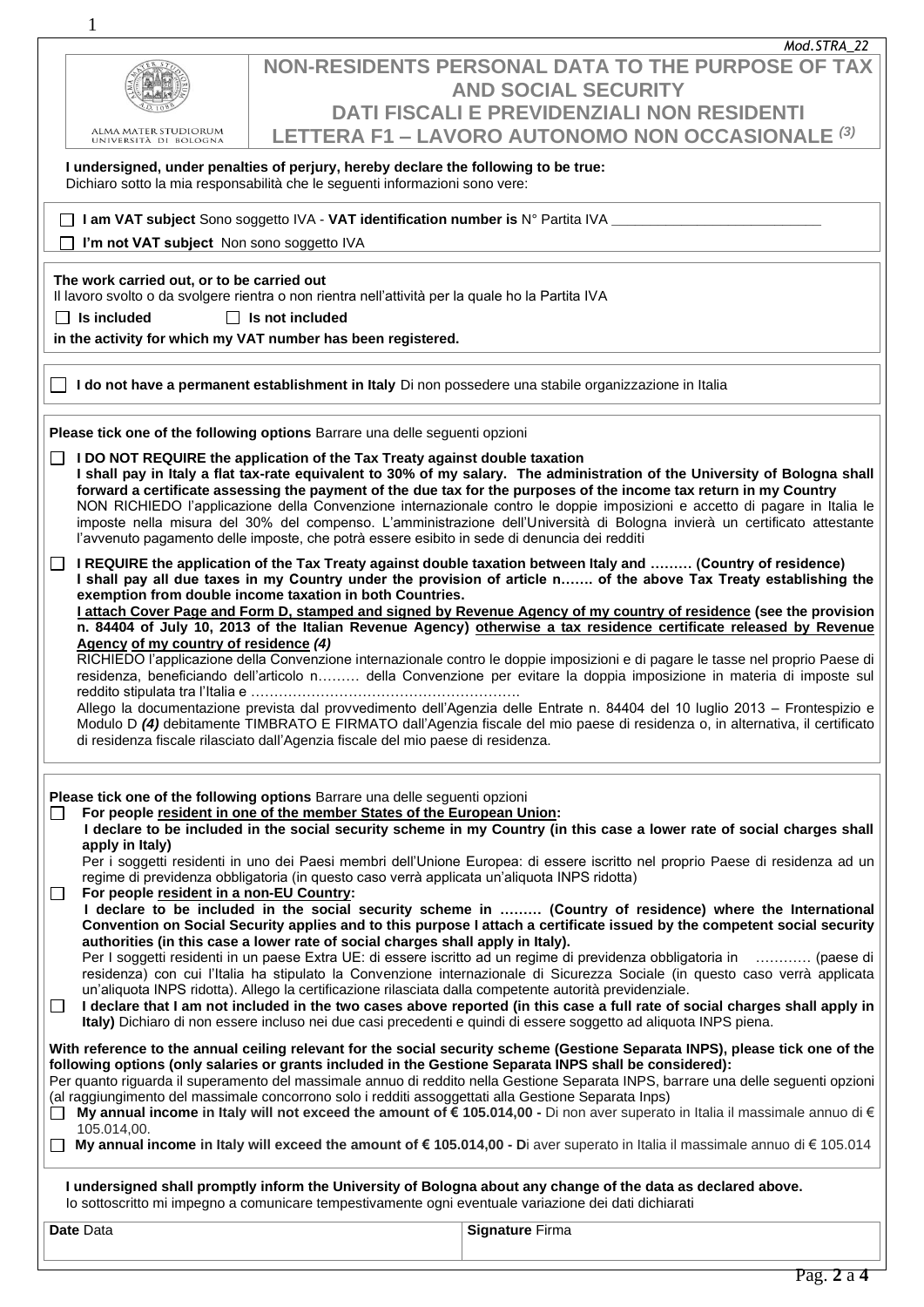# **Information on the processing of personal data**

Pursuant to art. 13 of the General Data Protection Regulation (Regulation (EU) 2016/679 of the European Parliament and of the Council of 27 April 2016), data subjects are informed that the processing of personal data provided by them or otherwise acquired by Alma Mater Studiorum - University of Bologna is aimed at the provision of salaries and managing the related operations and related activities.

The data will be processed by persons who are authorised to process personal data, with the use of procedures also computerized, in the manner and within the limits necessary to pursue the aforementioned purposes, also in the case of possible communication to third parties. The provision of such data is essential to payment of salaries and any refusal to provide them may preclude such activity.

Data subjects are granted the rights referred to in art. 15 and ss. of the aforementioned Regulation 2016/679, in particular, the right to access their personal data, to request their rectification or erasure, as well as to restrict the processing of their data, object to its processing and request its portability, by sending requests to the Alma Mater Studiorum - University of Bologna at privacy@unibo.it.

Data subjects who believe that the processing of their personal data is in infringement of the provisions of Regulation have the right to lodge a complaint with the Italian data protection authority's (known as the "Garante per la protezione dei dati personali"), pursuant to Article 77of the Regulation (UE) 2016/679, or to refer to the appropriate courts (art. 79 of the Regulation).

The data controller is the Alma Mater Studiorum - University of Bologna (registered office: via Zamboni n.33, 40126 - Bologna, Italy; e-mail: privacy@unibo.it; Certified E-Mail: scriviunibo@pec.unibo.it).

The contact details of the Data Protection Officer are: registered office: via Zamboni n. 33, 40126 - Bologna, Italy; e-mail: dpo@unibo.it; Certified E-Mail: scriviunibo@pec.unibo.it. For more information, please visit the website www.unibo.it/privacy.

#### **Informazioni sul trattamento dei dati personali**

Ai sensi dell'art. 13 del Regolamento generale sulla protezione dei dati (Regolamento (UE) 2016/679 del Parlamento europeo e del Consiglio del 27 aprile 2016), si informano gli interessati che il trattamento dei dati personali da essi forniti o comunque acquisiti dall'Alma Mater Studiorum – Università di Bologna è finalizzato all'erogazione dei compensi e alla gestione delle relative operazioni e attività connesse. I dati saranno trattati da soggetti specificatamente autorizzati, con l'utilizzo di procedure anche informatizzate, nei modi e nei limiti necessari per perseguire le predette finalità, anche in caso di eventuale comunicazione a terzi. Il conferimento di tali dati è indispensabile per consentire l'erogazione dei compensi e l'eventuale rifiuto a fornirli può precludere tale attività.

Agli interessati sono riconosciuti i diritti di cui agli artt. 15 e ss. del citato Regolamento 2016/679, in particolare, il diritto di accedere ai propri dati personali, di chiederne la rettifica, la cancellazione, la limitazione del trattamento, nonché di opporsi al loro trattamento e richiederne la portabilità, rivolgendo le richieste all'Alma Mater Studiorum – Università di Bologna all'indirizzo privacy@unibo.it.

Gli interessati che ritengono che il trattamento dei dati personali a loro riferiti avvenga in violazione di quanto previsto dal Regolamento hanno il diritto di proporre reclamo al Garante, come previsto dall'art. 77 del Regolamento stesso, o di adire le opportune sedi giudiziarie (art. 79 del Regolamento).

Il titolare del trattamento dei dati è l'Alma Mater Studiorum – Università di Bologna (sede legale: via Zamboni n. 33, 40126 - Bologna, Italia; e-mail: privacy@unibo.it; PEC: scriviunibo@pec.unibo.it).

I dati di contatto del Responsabile della protezione dei dati personali sono: sede legale: via Zamboni n. 33, 40126 - Bologna, Italia; e-mail: dpo@unibo.it; PEC: scriviunibo@pec.unibo.it.

Per maggiori informazioni si prega di consultare il sito www.unibo.it/privacy

# **NOTES** Note

*(1)* **By signing the Declaration above the beneficiary takes his/her own responsibility under penalties of perjury.**

**The signature shall be made in the presence of the University staff entitled to receive the form. In case the documentation is sent by post mail or delivered by another person on behalf of the beneficiary, the declaration shall be signed by the beneficiary and a photocopy of a valid identity document (e.g. passport) shall be attached.**

 La dichiarazione sostitutiva è un atto importante che il dichiarante presenta assumendosi la responsabilità, anche penale, di quanto dichiara.

Il modulo deve essere firmato dal beneficiario in presenza di un pubblico ufficiale impegnato nella ricezione della documentazione. Se la documentazione è inviata tramite posta o consegnata per mezzo di altri individui, autocertificazioni devono essere firmate dal beneficiario e accompagnate da una fotocopia di un documento di identità valido.

### *(2)* **Definition of non-resident person**

**A person with non-Italian citizenship with permanent establishment or residence in Italy for less than 183 days per calendar year**

*OR*

1

**A person with Italian citizenship who:**

- **is registered in the AIRE and has been deleted from the registers of the population resident in Italy**
- **does not have in Italy a permanent establishment (intended as the place where a person has established his/her own main business)**
	- is not resident in Italy

Definizione di soggetto non residente

Persone fisiche con cittadinanza straniera che per meno di 183 giorni risiedono/domiciliano/sono iscritti all'anagrafe della popolazione residente in Italia **OPPURE** 

Persone fisiche con cittadinanza italiana che:

- sono iscritti all'AIRE e si sono cancellati dalle anagrafi della popolazione residente in Italia
- non hanno in Italia il domicilio (Il domicilio è il luogo nel quale una persona "ha stabilito il centro principale dei suoi affari e interessi")
- non hanno in Italia la residenza (La residenza è il luogo "in cui la persona ha la dimora abituale")